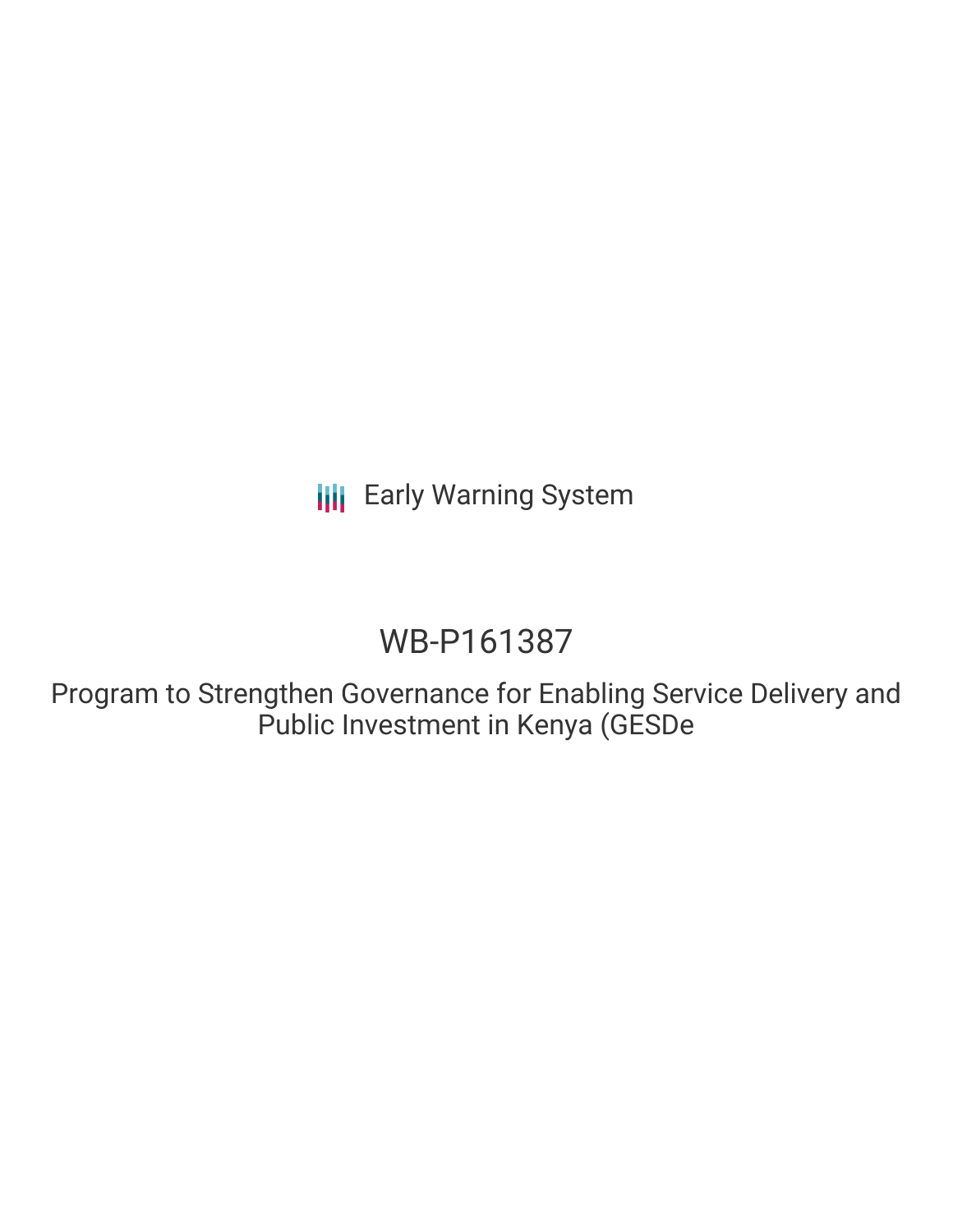



## Early Warning System

Program to Strengthen Governance for Enabling Service Delivery and Public Investment in Kenya  $(CF<sub>CDO</sub>)$ 

#### **Quick Facts**

| <b>Countries</b>               | Kenya                    |
|--------------------------------|--------------------------|
| <b>Financial Institutions</b>  | World Bank (WB)          |
| <b>Status</b>                  | Active                   |
| <b>Bank Risk Rating</b>        | C                        |
| <b>Voting Date</b>             | 2017-09-07               |
| <b>Borrower</b>                | <b>REPUBLIC OF KENYA</b> |
| <b>Sectors</b>                 | Finance                  |
| <b>Investment Amount (USD)</b> | \$150.00 million         |
| <b>Project Cost (USD)</b>      | \$150.00 million         |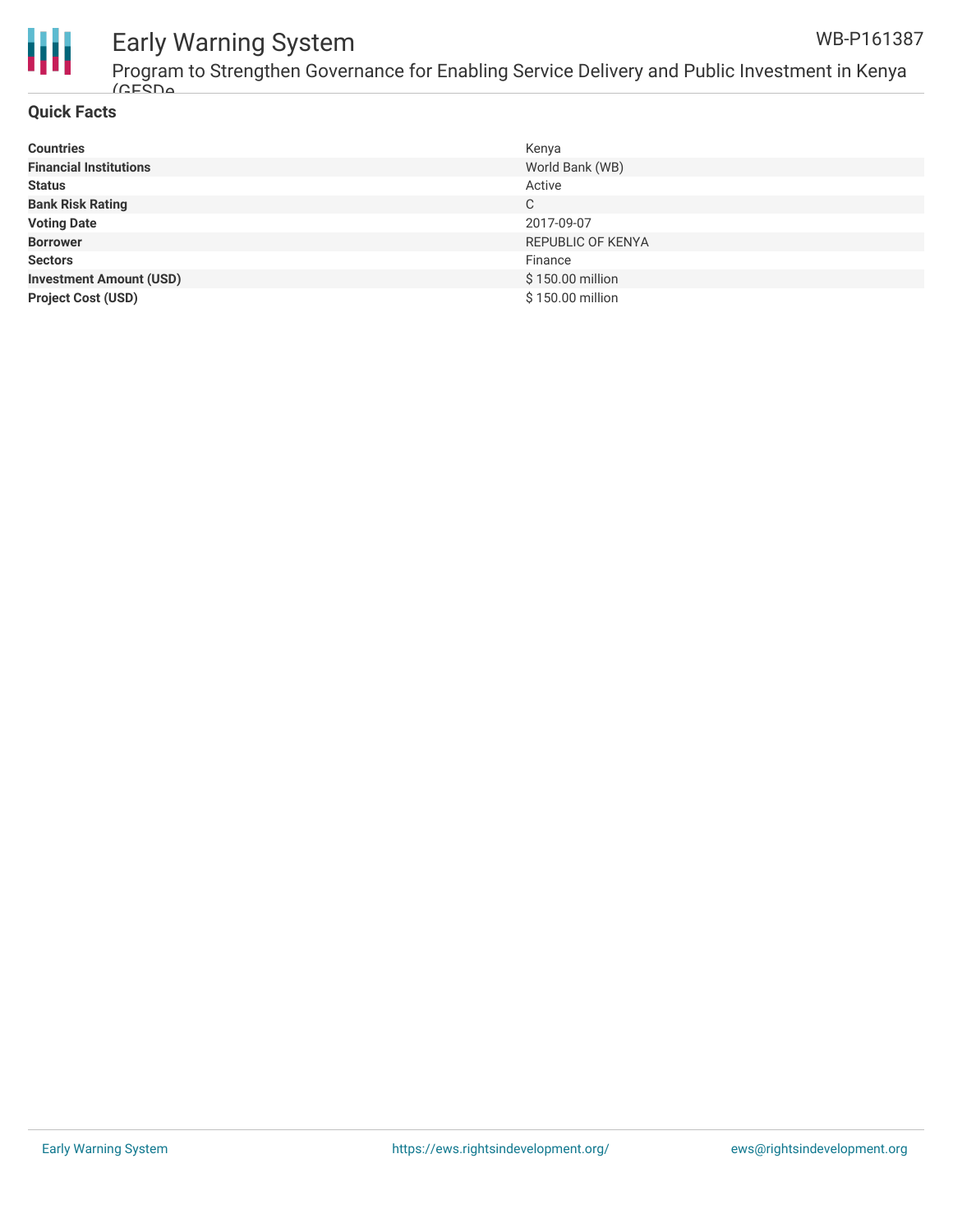

Early Warning System Program to Strengthen Governance for Enabling Service Delivery and Public Investment in Kenya  $(CECD<sub>0</sub>)$ WB-P161387

#### **Project Description**

The development objective of the Program to Strengthen Governance for Enabling Service Delivery and Public Investment Project for Kenya is to improve utilization and transparency of resource management in selected service delivery Ministries, Departments, and Agencies (MDAs). The program will be anchored in the revised strategy for public financial management reforms (2013-2018). The main objective of the strategy is to ensure a public finance system that promotes transparency, accountability, equity, fiscal discipline, and efficiency in the management and use of public resources for improved service delivery and economic development. The program-for-results (PforR) will support the implementation of the public financial management reforms strategy (PFMRS) as reflected in ongoing reform activities in the national treasury. The program development objective (PDO) will be achieved through six key results areas (KRAs) to be measured through PDO indicators: (i) prioritized public investments; (ii) reliable funding for service delivery and public investments; (iii) efficient and transparent procurement; (iv) consolidated staff data; (v) timely and quality financial statements and audits; and (vi) strengthened fiduciary assurance and transparency.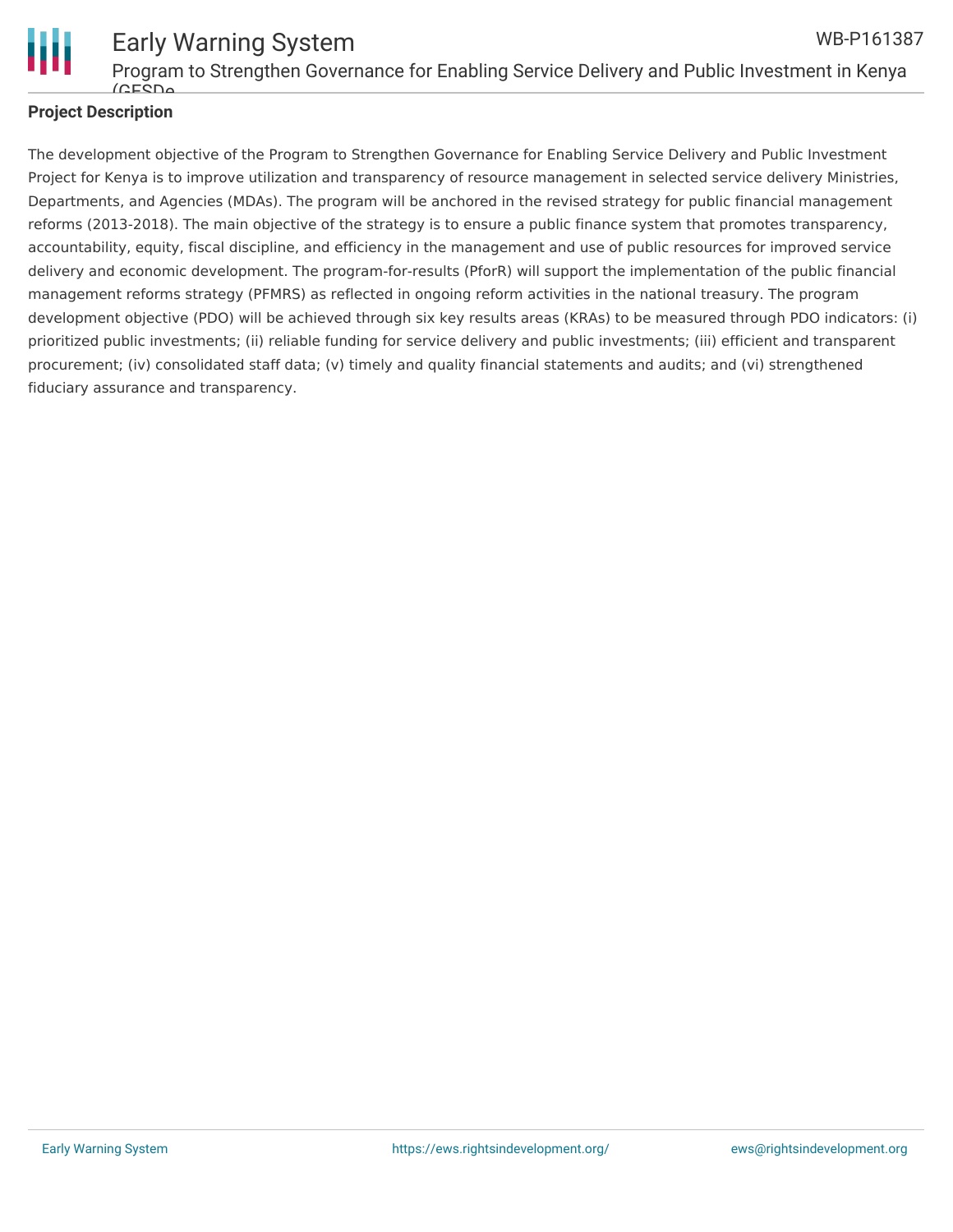

## Early Warning System

#### **Investment Description**

World Bank (WB)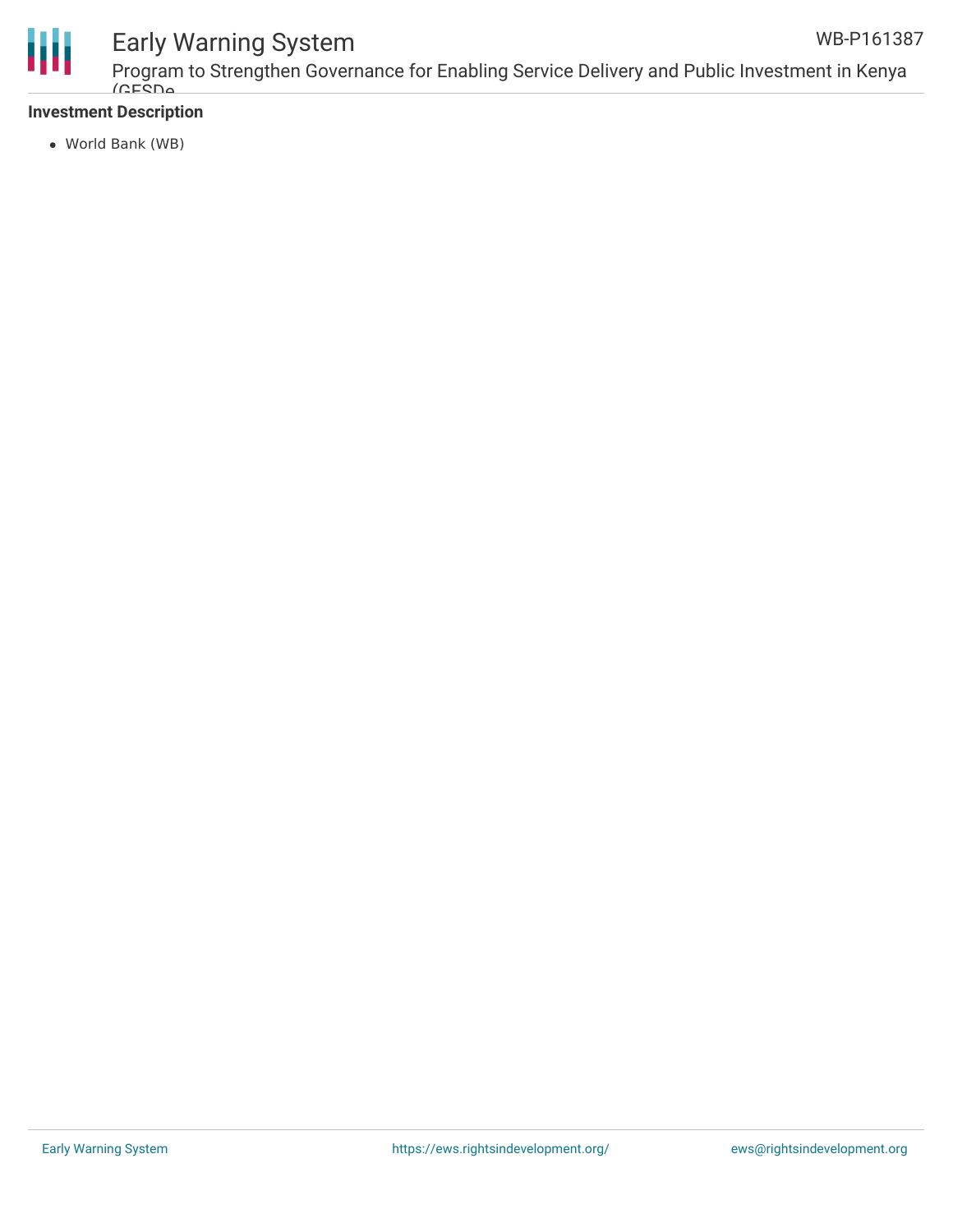

#### **Contact Information**

Name of Agency: The National Treasury Contact: Dr. Kamau Thugge Title: Principal Secretary Tel:+254 20 252299 Email:ps@treasury.go.ke

#### ACCOUNTABILITY MECHANISM OF WORLD BANK

The World Bank Inspection Panel is the independent complaint mechanism and fact-finding body for people who believe they are likely to be, or have been, adversely affected by a World Bank-financed project. If you submit a complaint to the Inspection Panel, they may investigate to assess whether the World Bank is following its own policies and procedures for preventing harm to people or the environment. You can contact the Inspection Panel or submit a complaint by emailing ipanel@worldbank.org. You can learn more about the Inspection Panel and how to file a complaint at: http://ewebapps.worldbank.org/apps/ip/Pages/Home.aspx.